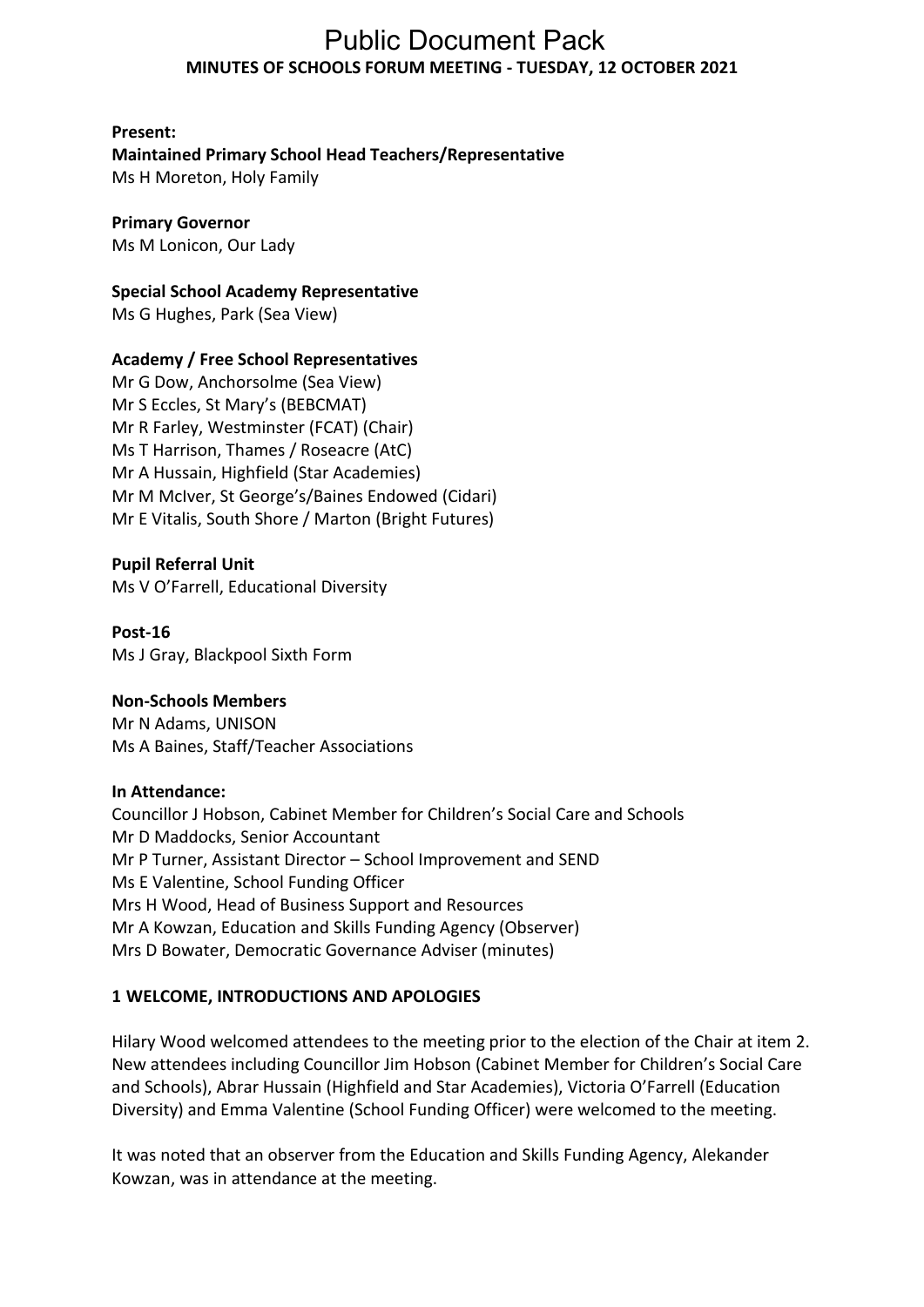Apologies for absence were received from Elaine Allen (St John Vianney), Neill Oldham (Highfurlong), Rachel Dey (Early Years), Angela Wellings (Interim Head of SEND), Victoria Gent (Director of Children's Services) and Mark Golden (Finance Manager).

### **2 DECLARATIONS OF INTEREST**

There were no declarations of interest noted at the meeting.

## **3 ELECTION OF CHAIR**

The Forum considered the election of a Chairman of the Schools Forum until August 2022.

#### **Resolved:**

 **The Forum elected Roger Farley (Westminster (FCAT) Academy School Representative) as Chairman of the Schools Forum until August 2022.** 

### **4 ELECTION OF VICE CHAIR**

 Having been elected, Roger Farley took the role of Chair from this point of the meeting. The Forum considered the election of a Vice Chairman of the Schools Forum until August 2022.

#### **Resolved:**

 **The Forum elected Edward Vitalis (South Shore / Marton (Bright Futures) Academy School Representative) as Vice Chairman of the Schools Forum until August 2022.** 

### **5 POWERS RESPONSIBILITIES AND GOOD PRACTICE OF SCHOOLS FORUMS**

(Matt McIver and Jill Gray arrived during this item)

 Hilary Wood, Head of Business Support and Resources presented the report to remind members of the powers and responsibilities of Schools Forums. Members were requested to note the powers and responsibilities of a Schools Forum and to consider the characteristics of an effective relationship between the Schools Forum and the local authority.

 The main powers and responsibilities outlined by the Department for Education included aspects that Schools Forum must be consulted on and those that they are able to decide on.

 It was recognised that Schools Forum were consulted on changes to the Schools Formula, the minimum funding guarantee in schools formula, changes to the early years formula, and financial arrangements for pupils with SEND, in Alternative Provision and for Early Years provision.

 It was further reported that Schools Forum must decide on financial movements from the Schools Block to other blocks up to 0.5%, on central spend and criteria for pupil growth and falling rolls, on other central spend, on de-delegation and education functions (maintained schools only), on the Scheme for Financing Schools (maintained schools only) and on the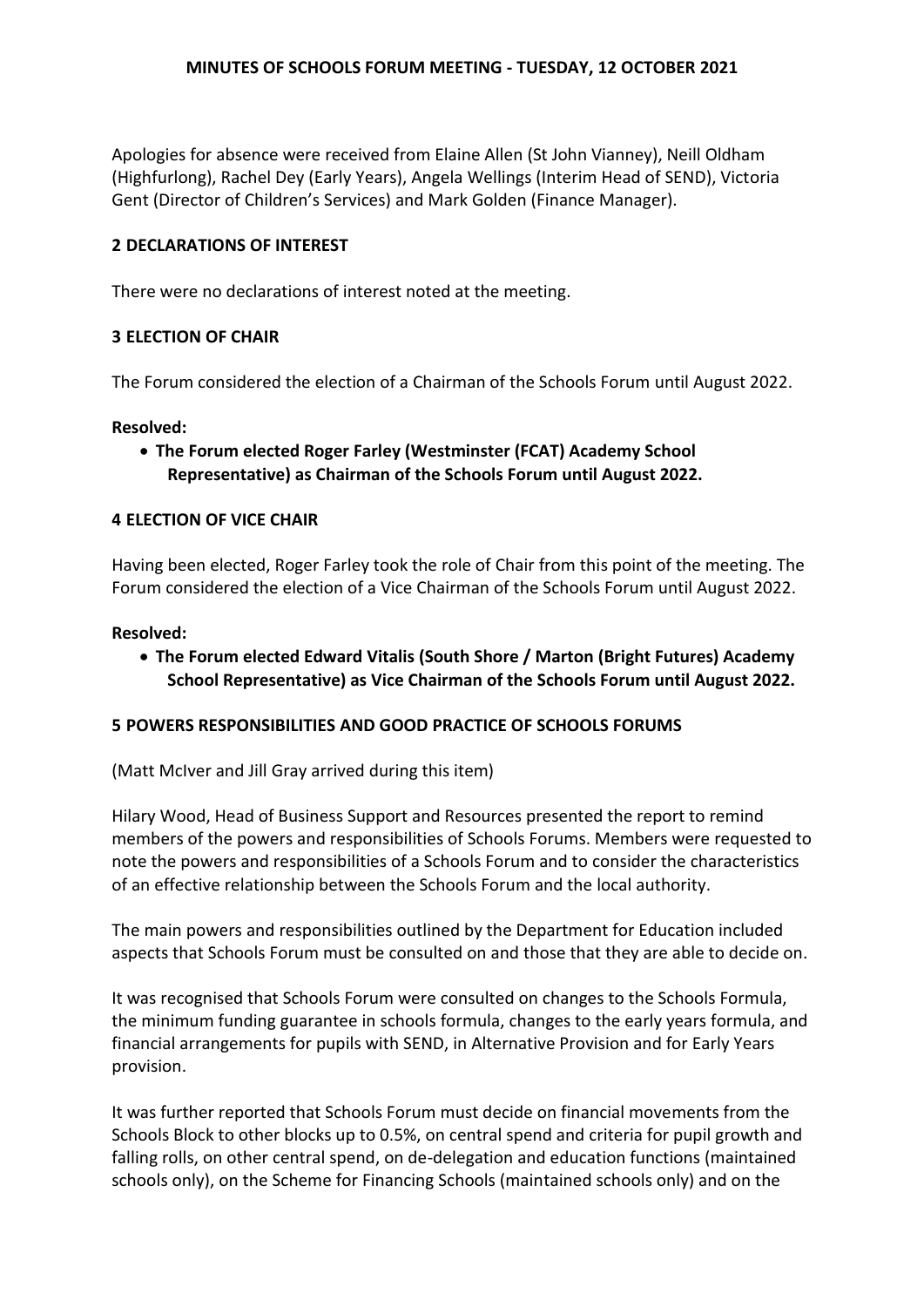Election of chair and voting procedures.

 It was noted that the Operational and Good Practice Guidance outlined some features that local authorities and Schools Forums should consider to make Schools Forums as effective as possible. The characteristics of effective relationships included challenge and scrutiny, partnership, effective support, openness, responsiveness and a strategic view.

 It was recognised that the relationship between the local authority and Schools Forum had to be a partnership and provide effective support as well as presenting challenge and scrutiny. It was suggested that holding meetings virtually was less conducive to promoting discussion and debate than in-person meetings were.

Questions and comments were welcomed.

 One member asked whether the Schools Forum were fulfilling the duties as required if the group were to be self-assessed and queried whether there was enough challenge. In response, Hilary Wood confirmed that the Schools Forum were undertaking their role as required but more discussion would be welcomed and suggested that face-to-face meetings might promote this.

 Paul Turner commented that the emphasis should be placed on the whole budget and the impact decisions have on the budget as a whole. It was illustrated that where there was a deficit on the High Needs block, this would affect all of the school budgets as a collective. He urged members to acknowledge that the effect on schools was apparent and should be discussed through questions and debate.

 It was further suggested that the reports could also highlight the impact on the total funds where a decision was taken on one aspect such as the High Needs block.

### **6 MINUTES OF THE PREVIOUS MEETING**

 The minutes of the meeting held on Tuesday 15 June 2021 were considered and agreed as an accurate record.

Matters arising from the minutes:

 **Moving on Up fund** – a response from the Opportunity Area to ascertain whether funding was available for the Moving on Up programme was still awaited (Roger Farley), it was noted that no funds were available therefore it was agreed to close the item.

 **Discussion on SEND budgets to be scheduled for a Schools Forum meeting in early 2022** – It was noted that there were a number of items relating to SEND support including Early Help which were being reviewed and a more detailed overview would be presented to either the January 2022 or March 2022 Schools Forum meeting.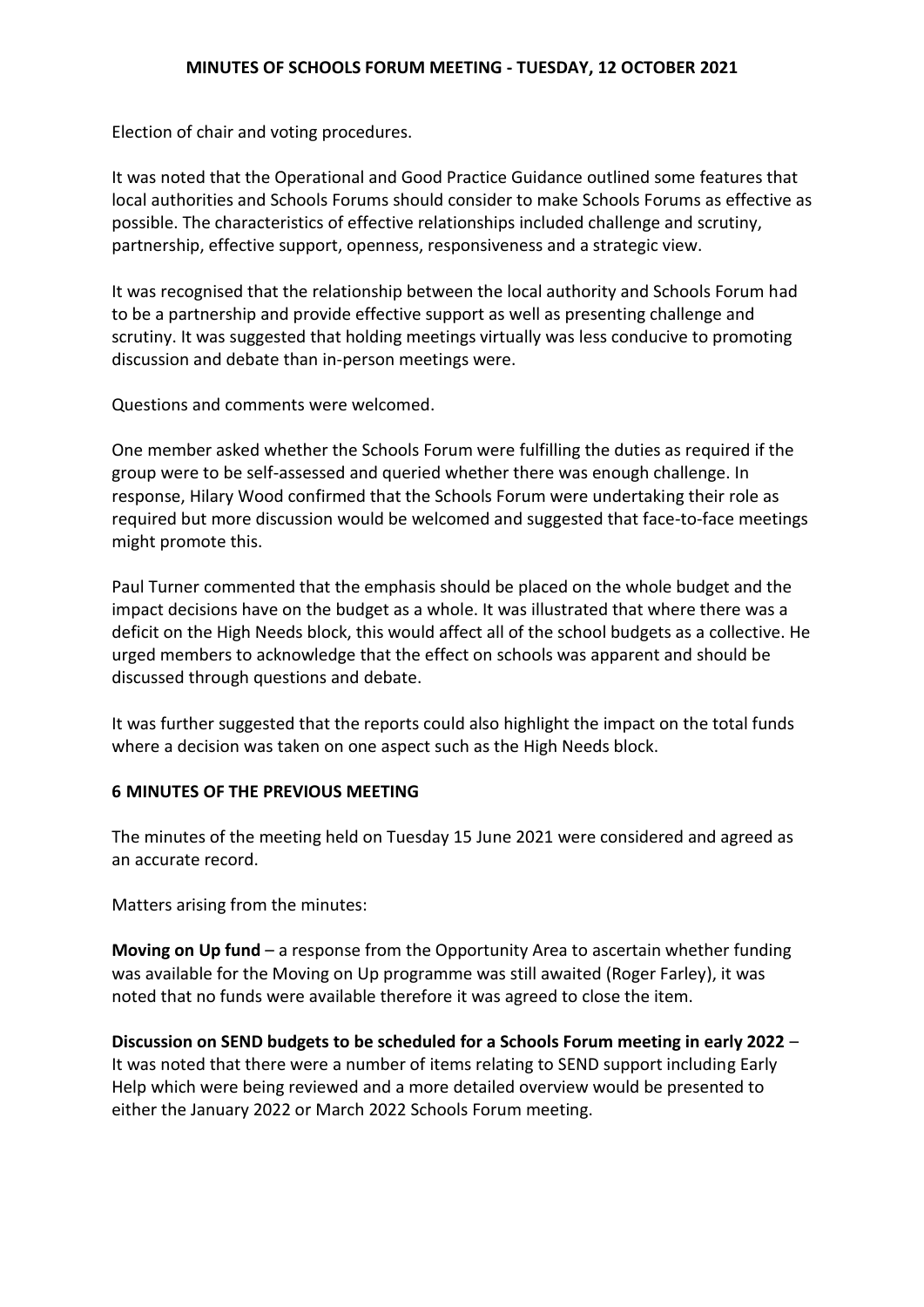## **7 REVIEW OF SCHOOLS FORUM MEMBERSHIP AND CONSTITUTION**

 Hilary Wood, Head of Business Support and Resources presented the report as the Schools Forum were required to review the membership each academic year. It was noted that the in order to ensure that the proportions remained representative of pupil numbers in each review should consider the proportion of primary, secondary and academy representatives phase.

 The Schools Forum were asked to agree to the balance of representatives between primary, secondary and academy mainstream schools and agree to the continuation of arrangements in relation to provisions in the Constitution in respect of numbers of representatives from any federation, multi-academy trust or academy sponsor. It was reported that since the membership was last reviewed, there had been no further conversions of maintained schools to academies.

 It was reported that in October 2014, Schools Forum agreed to relax constraints on federations, multi academy trusts and academy sponsors. The constitution now contained provisions to allow federations, multi-academy trusts or academy sponsors representing three or more schools in Blackpool to nominate up to two members of Forum. It was proposed that these provisions be retained.

No amendments to the constitution or terms of reference were proposed.

Questions and comments were welcomed.

 It was commented that there was a drop in primary schools numbers. Hilary Wood acknowledged that primary school numbers had decreased however some primary school numbers would also be factored into Academy numbers, although it was apparent that the birth rate had decreased. In response it was also recognised that where there was a drop in school numbers, there would be a drop in funds allocated to schools.

 Following discussion, it was agreed that no changes were required to the balance of representatives and the constitution.

### **Resolved:**

- **The balance of representatives between primary, secondary and academy mainstream schools was unchanged.**
- **The continuation of arrangements in relation to provisions in the Constitution in respect of numbers of representatives from any federation, multi-academy trust or academy sponsor was unchanged.**

### **8 LOCAL AUTHORITY AND INCLUSION UPDATE**

 Paul Turner, Assistant Director for School Improvement and SEND presented the report to provide an overview of recent developments within the local authority. The report outlined that as schools had re-opened, a high percentage of attendance was reported. In relation to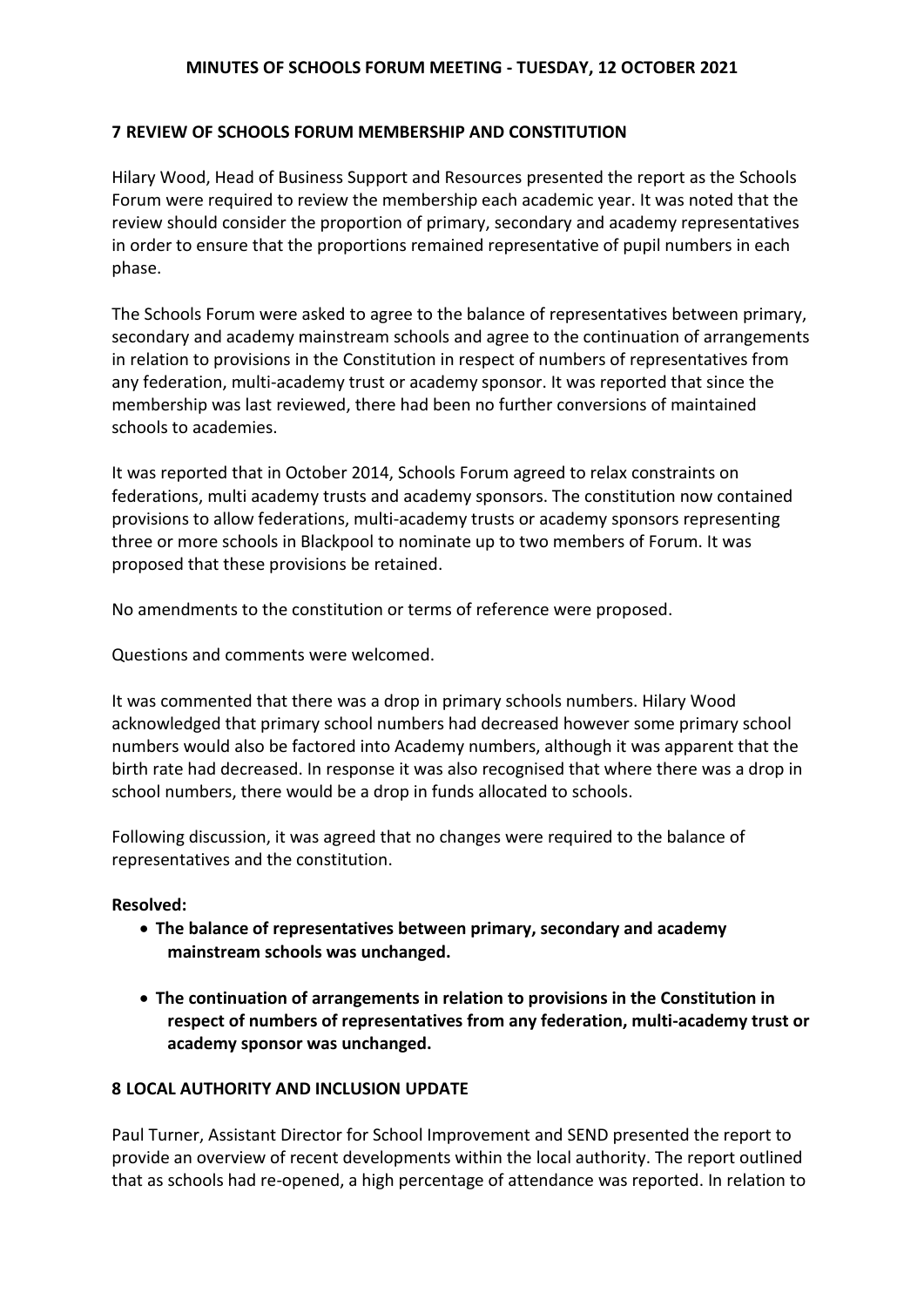cases of covid-19 within schools, cases were low but increasing within school settings.

 It was reported that Opportunity Area Year five was underway, with a number of programmes related to inclusion, literacy and careers being funded for a further year. The Literacy Strategy was launched at a well-attended event in September 2021. Also in September 2021 the Chef's Academy launched at Highfield Day Centre for those aged 14 to 16 years.

 In relation to SEND, the draft SEND strategy was expected by the end of November 2021 and the SEND banding consultation process was ongoing. It was reported that use of The Oracle building for Park sixth form students was planned.

 It was reported that there were three permanent exclusions noted in the secondary phase. Numbers at the Pupil Referral Unit (PRU) were low at 118 and numbers accessing Elective Home Education (EHE) were considered high at 315.

 It was noted that Blackpool Community Football Club Trust opened their independent school at the football stadium in September 2021, expanding the Alternative Provision offer in Blackpool with commissioned places at The Alternative School noted as low, but still necessary.

Questions and comments were welcomed.

 It was asked what pressures were placed on the budget as the Elective Home Education (EHE) numbers were so high. In response, Paul Turner outlined that the EHE impacted on the High Needs block, particularly with reference to place plans and funding. When children were not educated in schools, the funds were not allocated to schools. Some funding for supporting EHE was from the Opportunity Area.

#### **9 DSG BUDGET MONITORING 2021 - 2022**

 In the absence of Mark Golden, Darren Maddocks, Senior Accountant presented the report to outline the budget position of the 2021-22 Dedicated Schools Grant as at 31 August 2021 and the amount of Dedicated Schools Grant reserves as at 31 August 2021.

 It was reported that the budget monitoring to the end of August 2021 was forecasting a £711k overspend against a deficit budget of £326k. Therefore, the total in-year shortfall was estimated at £1.037m. Added to the brought forward deficit of £5.766m, the resulting forecast DSG deficit by 31 March 2022 was £6.803m. The figures excluded the maintained schools reserves (£3.919m) and the specific Union Fees reserve (£44k).

 The main pressures were identified as Post-16 placements with a demand of £209k being higher than budgeted. The overspend on Access and Inclusion was £115k, relating to increased costs for the Oracle building (£29k), and the extension of resilience coaches as approved at a previous Schools Forum (£86k). Special schools placement growth totalled £93k and exceptional circumstances costs were higher than budgeted by £91k.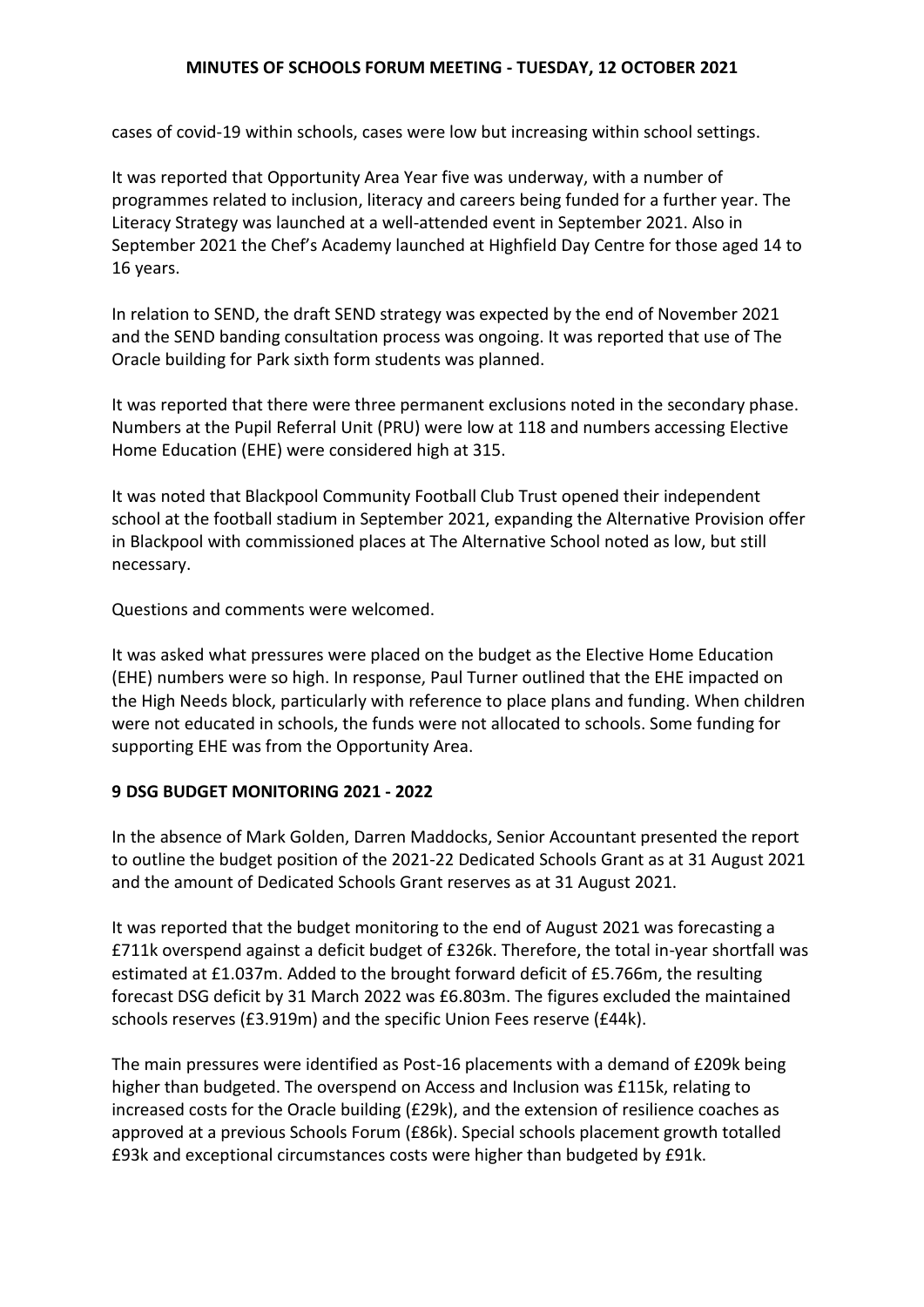Questions and comments were welcomed.

 One member asked what the longer term impact of the deficit was on schools. In response, Darren Maddocks indicated that a five year plan was in development looking at both numbers and unit costs to gain a more sophisticated view. Each DSG area was considered and the expensive ones viewed on how to reduce the associated costs. A lot of work was being undertaken and a forecast would be brought to the next meeting. Following this, there was a request that the paper focused on the quality of provision as well as the efficiency of the provision.

 It was further commented that over the years, Schools Forum discussion surrounded how to cut the services and make savings and this was frustrating for members.

#### **Action:**

 **Future papers on DSG monitoring to consider the quality of provision as well as the efficiency of the provision.** 

#### **10 HIGH NEEDS UPDATE**

 Hilary Wood, Head of Business Support and Resources presented the report to update on the latest developments relevant to the High Needs budget.

 As reported in previous meetings, Blackpool, along with many other areas around the country, was experiencing financial pressures on its High Needs Budget. In order to better understand Blackpool's financial position, a medium-term financial plan had been developed to monitor forecast expenditure against the High Needs Budget, and factor in predictions of where savings may be achievable.

 It was noted that despite additional government funding in 2020/21 and 2021/22, pupil numbers in high cost placements continued to rise. Latest forecasts showed costs in 2021/22 would exceed the High Needs funding allocation by around £2 million. Despite transfers from the Schools Block and the Central Schools Services Block to offset pressures, the cumulative deficit against Dedicated Schools Grant (DSG) looked set to increase by a further £1 million this year, reaching £6.8 million by March 2022, the equivalent to approximately 5% of the total DSG.

 It was also noted that the provisional allocation of High Needs funding for 2022/23 had been announced, being the third and final year of the three-year settlement for schools and High Needs, with the increase for Blackpool equating to almost 11% compared to 2021/22. Assumptions had been made about inflationary uplifts on relevant expenditure lines in 2022/23, but no assumptions had yet been made about increases to income or costs beyond 2022/23.

 Due to the deficit and the ongoing pressures on costs, it has been assumed that a 0.5% transfer from Schools Block would continue to be required in future years, subject to approval by Schools Forum each year. This was shown on the Medium-Term Financial Plan for illustration purposes in each year until 2025/26, the expected date for the direct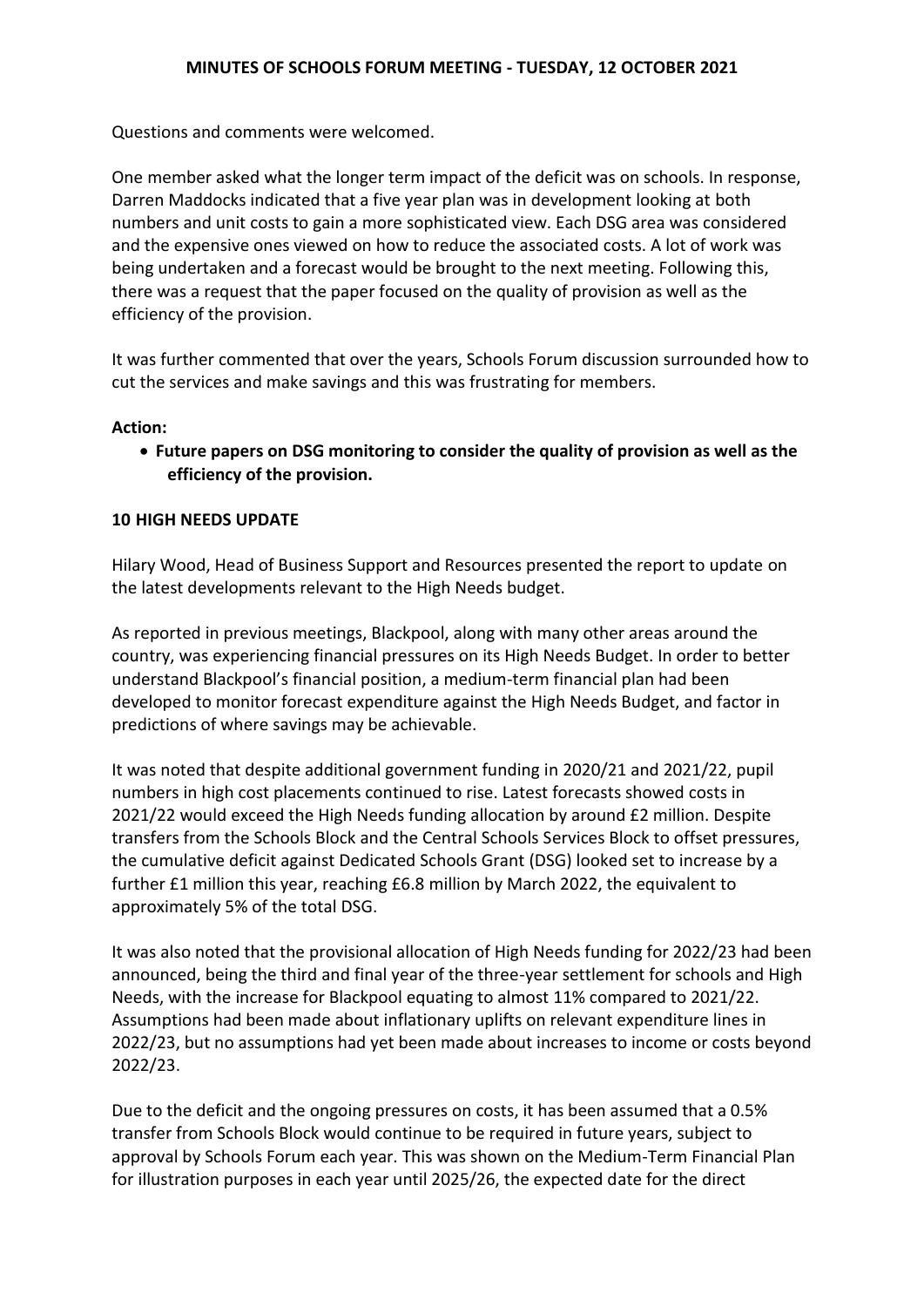National Funding Formula to be implemented.

 It was reported that regardless of the additional income and the actions to address pressures, a cumulative deficit on overall DSG of £2.7 million would still remain at the end of 2025/26.

 Hilary Wood also reported on further work to address the deficit. It was noted that all of the proposals from the Local Authority's Vision for SEND and Alternative Provision had been implemented, with the exception of the review of local post-16 specialist provision, for which more time was being taken to consider options.

 The local authority continued to carry out detailed analysis and scrutiny of High Needs pupil number and cost trends with a view to refining a strategic plan for the commissioning of specialist places as well as looking at future forecasts.

 In the short-term, an immediate need for additional space to accommodate pupils currently in Blackpool's special schools was identified. Plans to create additional capacity at the Oracle building for Park's post-16 students were under consultation. As well as accommodating the current high number of sixth form students, this solution will give the school the space to be able to accept pupils with a higher level of need than has previously been the case, given that it is now designated to meet the needs of pupils with Global Learning Delay. It is expected that this will contribute to the easing of pressure on demand for places at Highfurlong and Woodlands special schools.

 It was noted that there was a need for more opportunities for SEND resource provision especially in secondary schools so that Blackpool children could access appropriate support within local mainstream settings as no such local provision currently exists.

 Finally, it was reported that in summer 2021, the local authority consulted with schools on banded funding for pupils with SEND in special and mainstream schools. As the outcome was not conclusive further engagement with schools would be undertaken to establish a workable solution. It was highlighted that the primary purpose of the exercise was to introduce a system that facilitated flexibility for schools in their provision for individual needs, not to reduce the funding for pupils with Education Health and Care Plans.

Questions and comments were welcomed.

 It was asked whether the High Needs Working Group could reconvene to support the work being undertaken in relation to the High Needs block. Hilary Wood confirmed that the local authority would welcome the working group being involved in the development of future plans. Paul Turner also indicated that some spends were policy driven whereas others were demand driven and a peer panel to discuss these areas would be welcomed. He suggested that the focus of the High Needs working group be expanded to look at the policy driven spends, the demand driven spends as well as the statutory and non-statutory spending and this would add value to the discussions.

A further question was raised as to the closure of the SEND provision at Boundary School.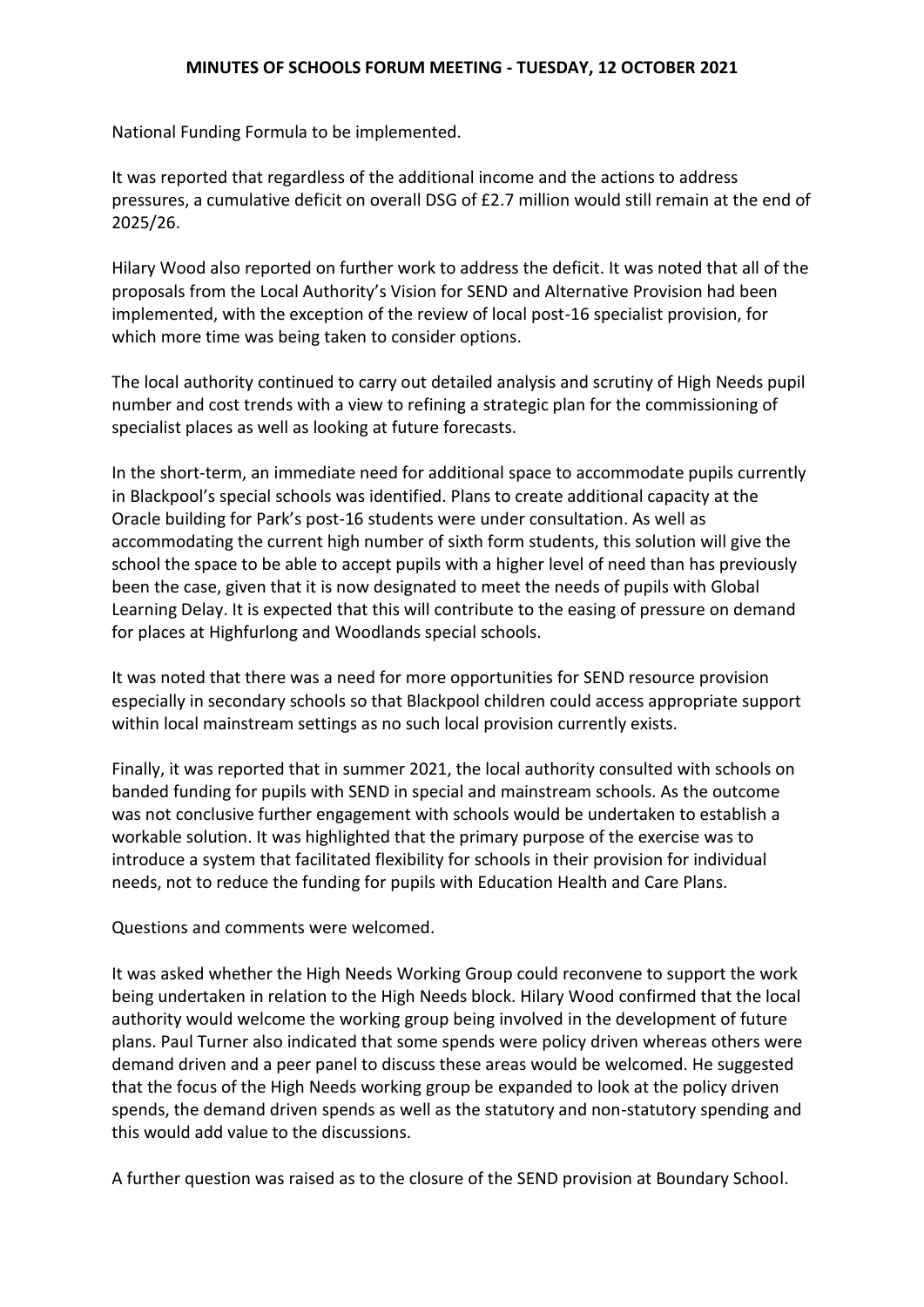Hilary Wood confirmed that the local authority had received notice but further exploration would be needed on the issue.

 It was commented that the number of pupils at the Pupil Referral Unit had reduced due to school-led solutions being identified and implemented.

## **11 SCHOOLS FUNDING FORMULA 2022 - 2023**

 Hilary Wood, Head of Business Support and Resources presented the report and the Forum considered the local authority's proposals for the allocation of schools funding in 2022/23.

 It was reported that the local authority consulted on proposals for the 2022/23 schools funding formula on 1 September 2021 and the review has focused on the following areas:

- Continued replication of the National Funding Formula for Blackpool schools
- Transfer from the Schools Block to the High Needs Block
- Growth fund contingency

 The consultation closed on 24 September 2021, with nine responses received covering the views of 13 mainstream schools. From the consultation, respondents unanimously agreed that the National Funding Formula be replicated in Blackpool's local formula for schools and that Blackpool's local formula for schools in future years should continue to mirror as far as possible the NFF. All respondents also agreed that a transfer of 0.5% from the Schools Block to the High Needs Block should be made in 2022/23.

 When considering the method of transferring 0.5% from the Schools Block to the High Needs Block using Option A (reduction to Basic Entitlement values) or Option B (cap on gains), the views of respondents were divided.

 When asked whether any surplus funding available from the 2022/23 growth funding should be set aside in a growth fund contingency to be available for meeting any unfunded growth in future years, and that any shortfall in growth funding should be drawn down from the contingency, respondents to the consultation were unanimously in favour.

 When asked whether the growth contingency continued to operate in future years as described in the Growth Funding section of the consultation, the majority of responses were in favour.

 The Forum considered the local authority's proposals for the allocation of school funding in 2022/23 by applying the following principles:

- · Continue to apply the National Funding Formula unit values;
- · Set a minimum funding guarantee of 2% per pupil funding;
- · Transfer 0.5% from the Schools Block to the High Needs Block;

 · Transfer any surplus from the growth funding allocation into the growth funding contingency.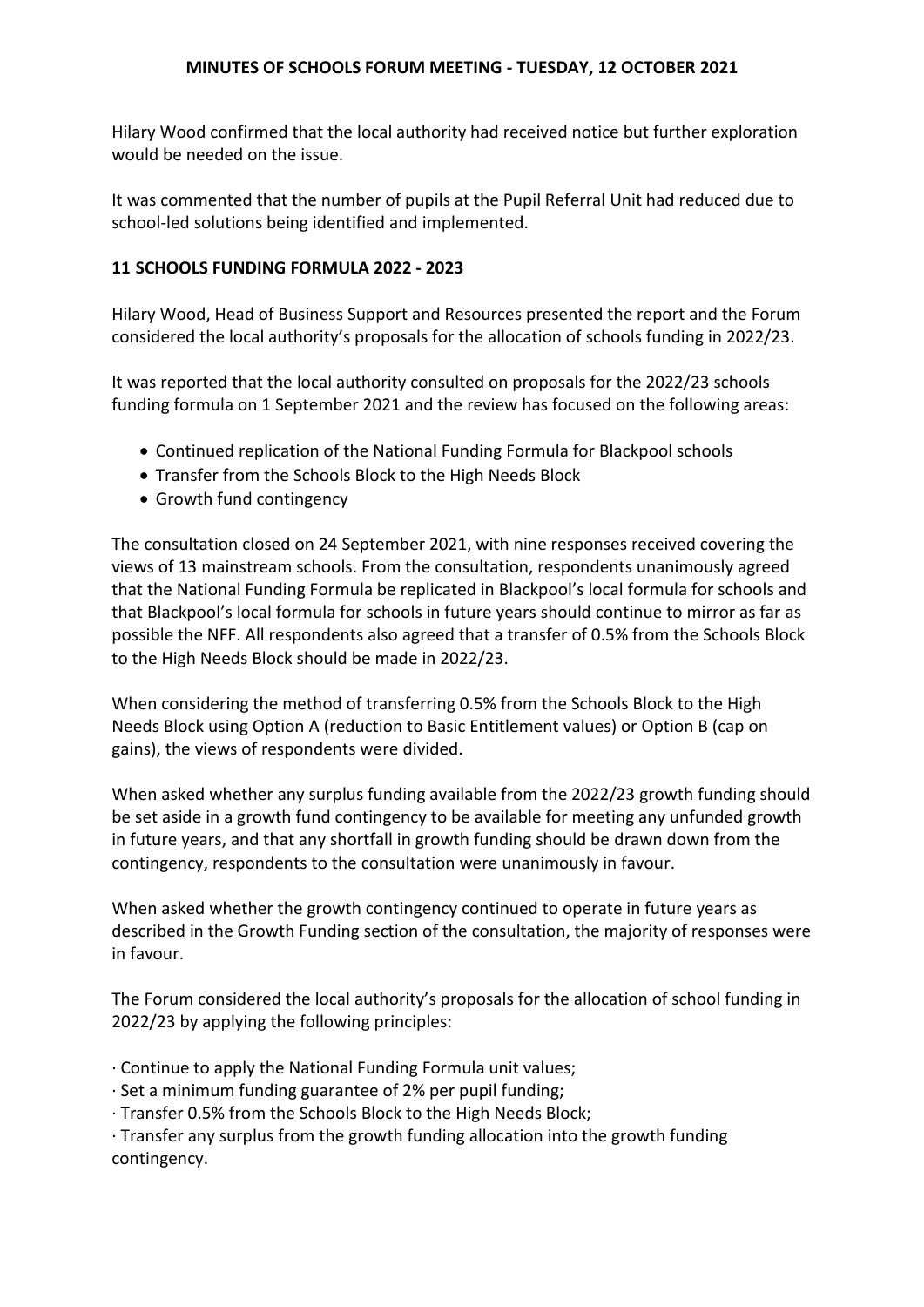above were agreed. Following a vote including all school and early years members in attendance, the points

## Resolved:

- Following a vote including all school and early years members in attendance, the Forum agreed the local authority's proposals for the allocation of school funding in 2022/23 by applying the following principles:
	- Continue to apply the National Funding Formula unit values:
	- Set a minimum funding guarantee of 2% per pupil funding:
	- Transfer 0.5% from the Schools Block to the High Needs Block:
	- Transfer any surplus from the growth funding allocation into the growth funding contingency.

The Forum considered the transfer of 0.5% from the Schools Block by either a reduction to the Basic Entitlement factor values, or by the implementation of a cap on gains.

Prior to voting, one member asked what the characteristics of schools were that would gain from the different options. It was noted that under option B (implementation of a cap on gains), schools with a larger budget and higher percentage gains would tend to contribute more. It was noted that in both of the options, no school with protection would see a decrease in contributions.

A further question asked whether the effects on different schools could be identified but Hilary Wood confirmed that the amounts would differ when the final formula was run using up-to-date data from the October 2021 Census.

Another question asked whether the 2022/23 budget was based on the forecast or the current numbers, it was confirmed that it was based on the same pupil numbers used in the 2021/22 formula so that a like-for-like comparison could be made

A final question asked whether the same percentage could be applied across schools. In response. Hilary Wood confirmed that this was the process for option A (Basic Entitlement factor values) aside from the schools that were protected. It was also confirmed that the same percentage for all schools would not be possible within the constraints of the formula.

Following the discussion, the Forum was asked whether they had received enough information to vote representing their sector, there were no obiections. The Forum was recommended by officers on behalf of the local authority to yote for option A - transfer of 0.5% from the Schools Block by a reduction to the Basic Entitlement factor values: or option B - transfer of 0.5% from the Schools Block by the implementation of a cap on gains. members in attendance entitled to vote chose option A Following a vote including all school and early years members in attendance, the majority of

### Resolved:

It was agreed that the transfer of 0.5% from the Schools Block should be effected by a reduction to the Basic Entitlement factor values.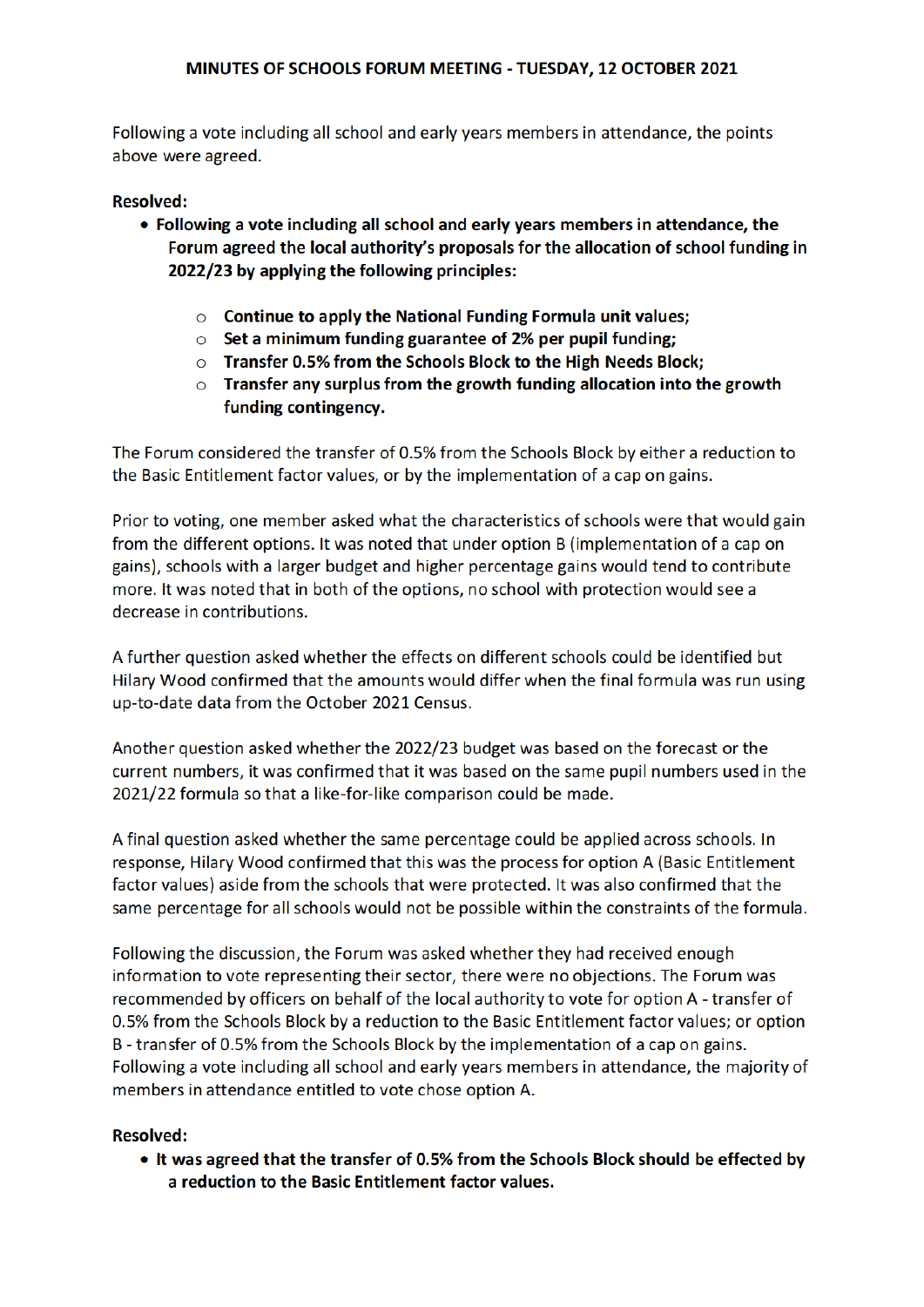The Forum considered whether Blackpool's local formula for schools in future years continued to mirror as far as possible the National Funding Formula (NFF) each year, until such time as there was a national change in funding for schools, or other circumstances require a change to be made. This would mean that formula factor values would mirror those in the NFF, and that the Minimum Funding Guarantee (MFG) would be set at the same level as the funding floor used in the NFF.

## **Resolved:**

 **Following a vote including all school and early years members in attendance, the Forum agreed the local authority's proposal that Blackpool's local formula for schools in future years continued to mirror as far as possible the National Funding Formula (NFF) each year, until such time as there was a national change in funding for schools, or other circumstances require a change to be made. This would mean that formula factor values would mirror those in the NFF, and that the Minimum Funding Guarantee (MFG) would be set at the same level as the funding floor used in the NFF.** 

 The Forum considered whether, in future years, any surplus NFF growth funding was set aside in the Growth Fund Contingency, and any shortfall in NFF growth funding would be initially met from the Growth Fund Contingency, until such time as there was a national change in funding for growth, or other circumstances require a change to be made.

### **Resolved:**

 **Following a vote including all school and early years members in attendance, the Forum agreed the local authority's proposal that, in future years, any surplus NFF growth funding was set aside in the Growth Fund Contingency, and any shortfall in NFF growth funding would be initially met from the Growth Fund Contingency, until such time as there was a national change in funding for growth, or other circumstances require a change to be made.** 

 Following the report, Paul Turner requested that an overview be provided to understand the method of growth funding. It was reported that growth funding allowed for the allocation of funding to schools that were new or growing, in recognition that there is a lag between pupils starting to attend a school, and the allocation of funding through the formula.

No further questions were noted.

## **12 DIRECT NATIONAL FUNDING FORMULA FOR SCHOOLS**

 Hilary Wood, Head of Business Support and Resources presented the report to update on  the Department for Education *Consultation on Fair school funding for all: completing our reforms to the National Funding Formula*.

 It was reported that the Department for Education consulted on its objective of moving to a direct National Funding Formula (NFF) for schools. It was recognised that the Department for Education had a few years to implement the changes and Blackpool was in a good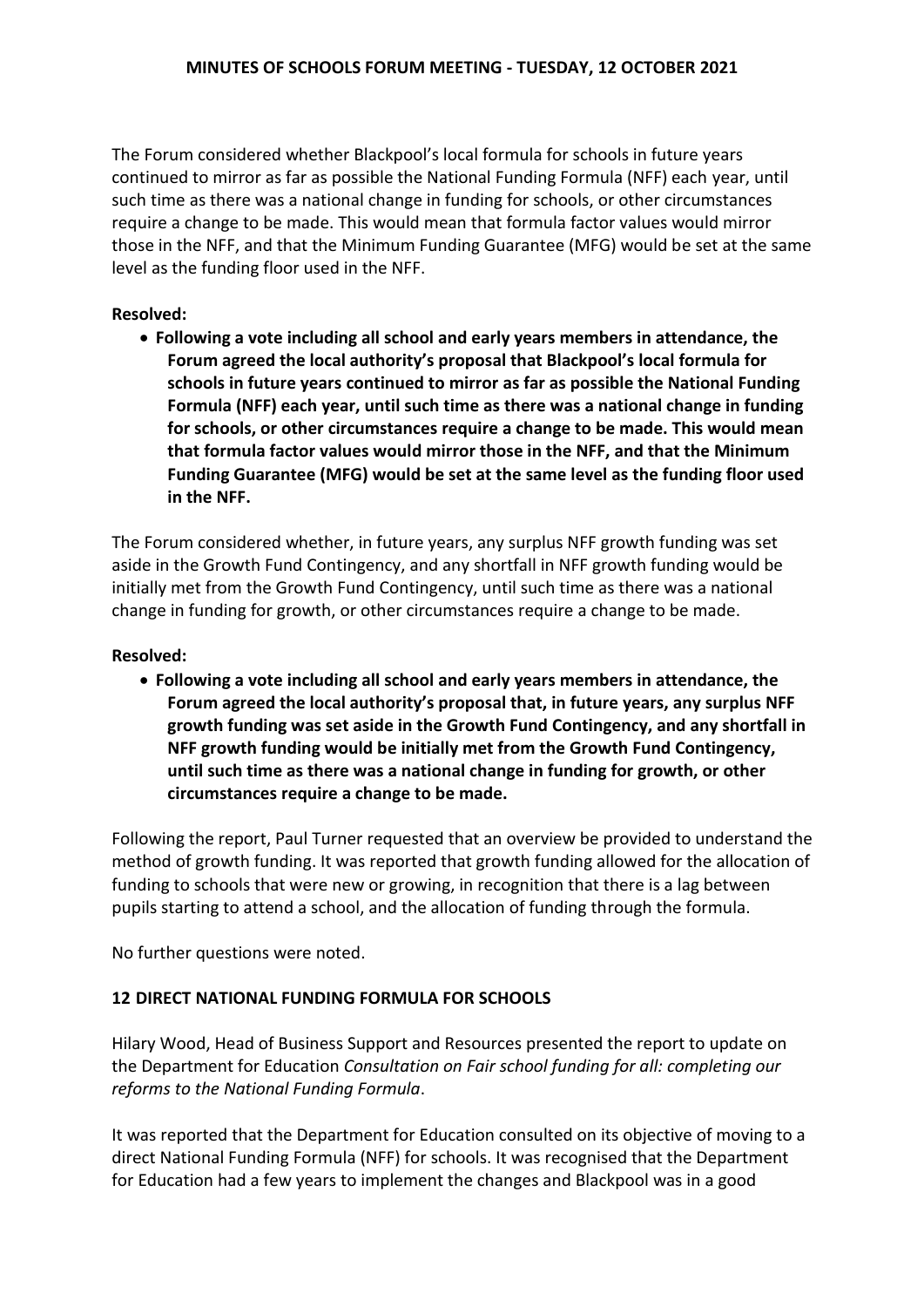position as its local formula already mirrored the NFF.

 The areas consulted on were outlined as scope of the direct NFF, funding for premises factors, funding for growth, falling rolls funding, start up funding for new schools, transition funding, pooling of funding for multi academy trusts, funding of central school services, implications of direct NFF on funding for pupils with special educational needs and disabilities, the role of Schools Forums, and moving to a consistent school year. The responses submitted by the local authority were also included. to the new NFF, Minimum funding guarantee, English as an additional language, sparsity

There were no questions following the update. Hilary Wood was thanked for the report.

## **13 COVID FUNDING UPDATE**

 Hilary Wood, Head of Business Support and Resources presented the report to update on financial support provided in the education sector during the COVID outbreak since the previous meeting.

The Department for Education Covid Recovery programme's overview was included in the report outlining the announcements made in June 2020, February 2021 and June 2021. It was also noted that details of allocations and reporting requirements had been published on 6 October 2021.

 Following discussion, it was requested that information be presented at the next meeting to give further clarity on the tutoring grant and implications of school led tutoring on staff and clawback, as there was confusion regarding the rules of the scheme. It was agreed that such a paper would be presented at the next meeting.

 One member commented that there was frustration with the funding streams as they were often linked to pupil premium eligibility and it was noted that all children had been negatively affected by the Covid 19 pandemic.

### **Action:**

 **It was agreed that a paper be presented at the next meeting on the clawback process and implications of the Government's tutoring recovery programme.** 

### **14 DATE OF NEXT MEETING**

The date of the next meeting was noted as Tuesday 18 January 2022.

 Following discussion as to the appropriate venue for the meeting, it was agreed to look at the possibility of a face-to-face meeting, with a hybrid option if feasible.

### **15 GLOSSARY**

The glossary of terms was noted for information.